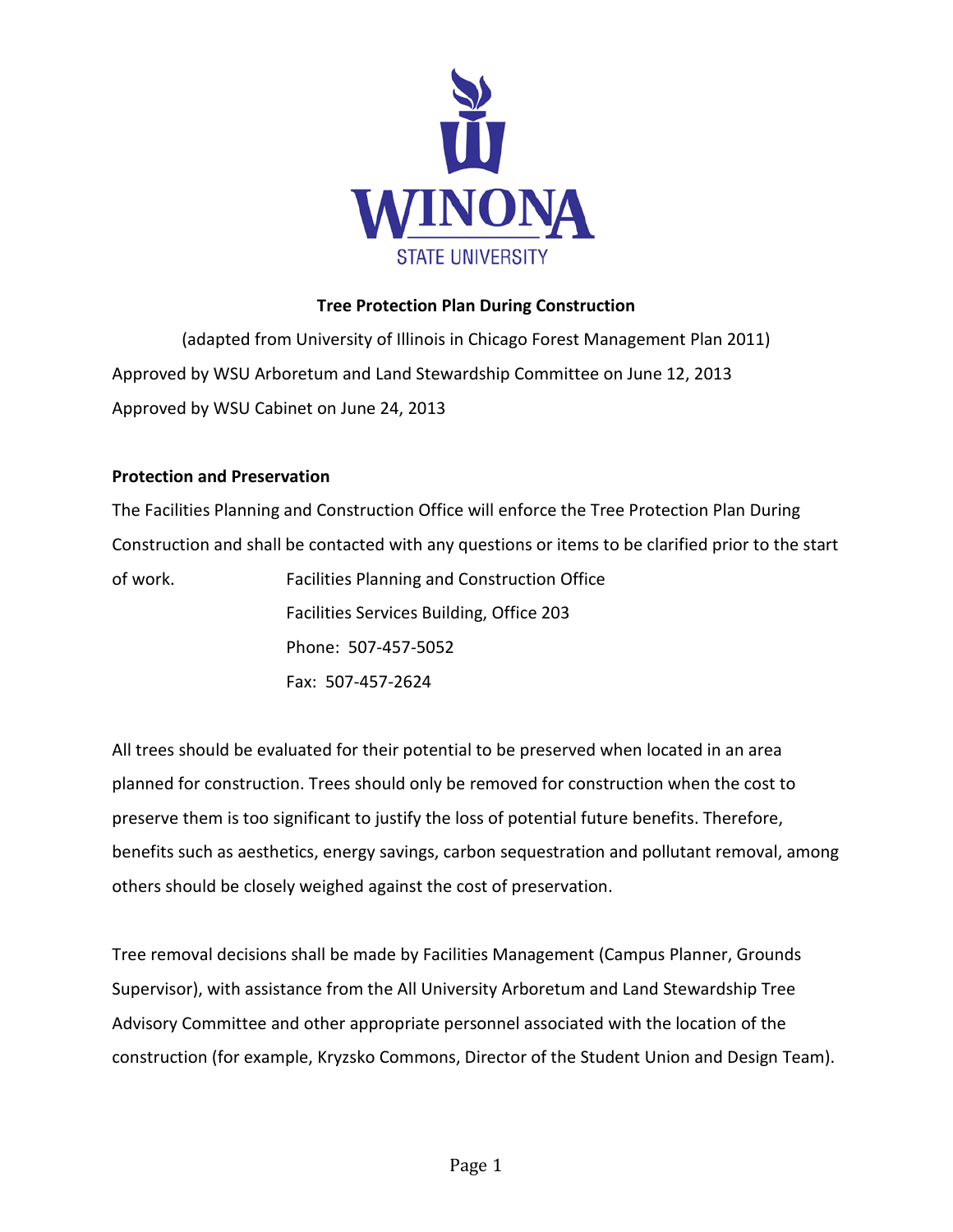All sites planned for construction where trees may be potentially impacted shall follow five steps to ensure proper tree preservation.

1. Tree Preservation Plan

A Tree Preservation Plan shall be developed for every construction site where trees may be potentially impacted by construction. Such a plan shall consist of the following:

a. Map indicating boundary of construction zone and all trees to be potentially impacted. Trees should be placed into the following categories:

- A. Not salvageable.
	- 1. Trees within the footprint of construction that must be removed to accommodate construction.
	- 2. Trees in too poor of health prior to construction to make it likely for them to survive disturbance from construction activities.
- B. Low Priority for Protecting
	- 1. Trees that are below 8" DBH, 20 foot canopy width or 25 foot height
	- 2. Trees with low value in terms of energy savings, carbon sequestration, aesthetics or pollutant removal
	- 3. Invasive species
- C. High Priority for Protecting
	- 1. Trees that are above 8" DBH, 20 foot canopy width or 25 foot height
	- 2. Trees with a high value in terms of energy savings, carbon sequestration, aesthetics or pollutant removal
	- 3. Trees that are a part of Winona State University's Minnesota Collection
	- 4. Trees that are significant for our collection: memorial trees, special "one of a kind" or groupings of unique specimens
- b. Plan for preserving all existing trees

Methodology for preserving the health and structural integrity of all trees on the construction site must be mapped and explained in detail.

c. Rationale for removing trees

Before a decision is made to remove any trees, reasoning must be given as to why removal is the best option. Effort must be made to explore preservation options for every tree before removal is decided upon. This includes protection for trees during construction and exploration of construction plan modification to limit tree impact.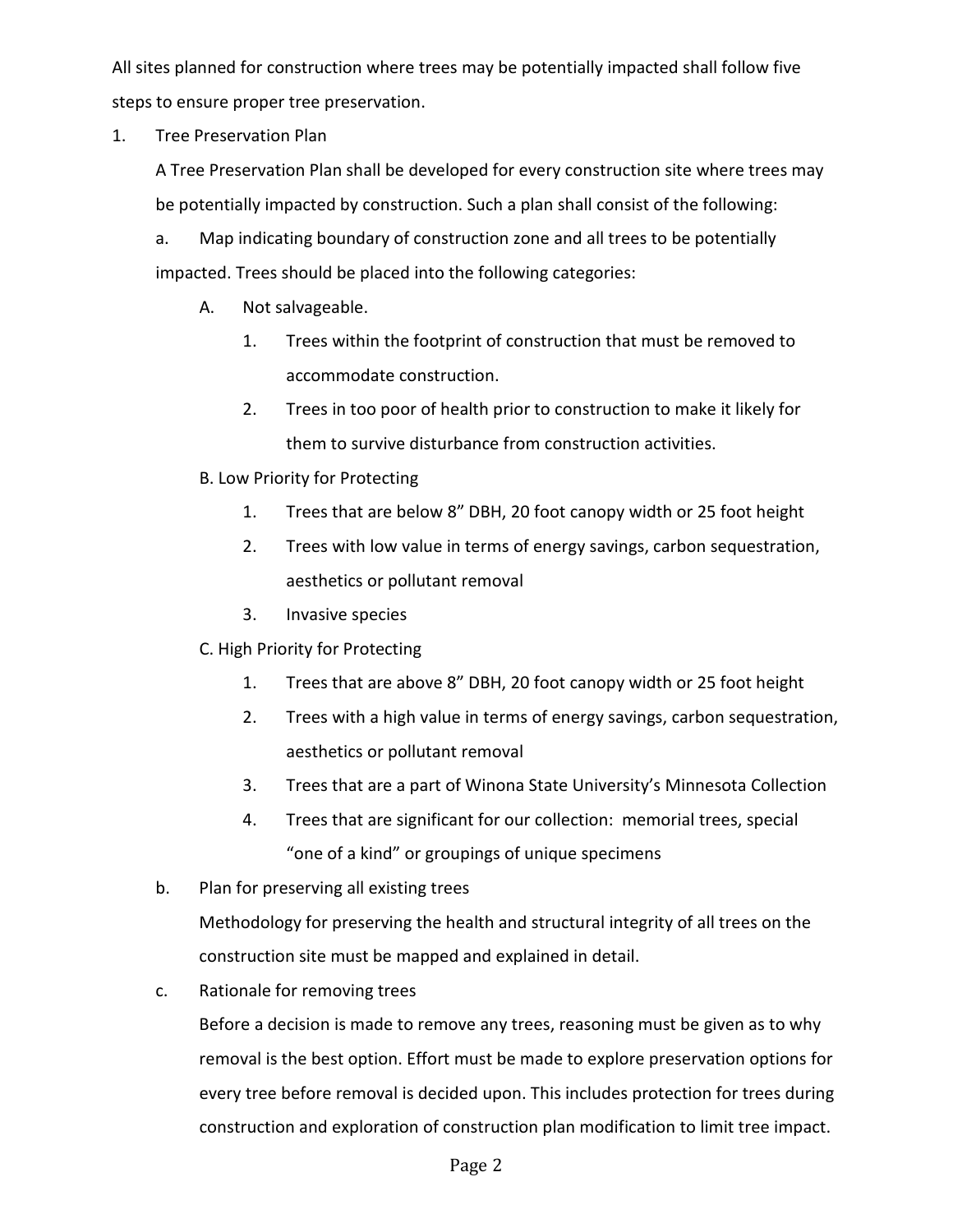## 2. Tree Protection Zones

A tree protection zone (TPZ) should be established for all trees selected for preservation. A TPZ is meant to protect the tree's limbs, trunk and roots from construction damage. The TPZ shall extend 1 foot from the face of the trunk for each inch in trunk diameter measured at a height of 4.5 feet with a minimum of 2 feet. Signage shall be placed on the outside of the TPZ which clearly states the purpose of the zone, with instructions to keep construction activities outside of fencing. Fencing shall be temporary chain link sections which are gated for maintenance personnel access for watering and otherwise maintaining the tree during the construction period. It is preferred that construction materials and equipment not be leaned against fencing.

## 3. Pre-Construction Inspection

All trees to be protected should be inspected prior to the commencement of construction activities and a value established for the tree by Facilities Management (Campus Planner, Grounds Supervisor) using the Council of Tree and Landscape Appraisers' valuation method (*Guide for Plant Appraisal,* CTLA) or i-Tree software. Documentation, including dated photographs, should be completed detailing the state of trees prior to construction. Inspections should be performed by a qualified Facilities Management employee (Campus Planner, Grounds Supervisor, groundskeeper) and/or a member of the All University Arboretum and Land Stewardship Tree Advisory Committee.

### 4. Inspections During Construction

Trees should be inspected at least monthly during construction to ensure that they are being properly preserved. Inspections should be performed by a qualified Facilities Management employee (Campus Planner, Grounds Supervisor, groundskeeper) and/or a member of the All University Arboretum and Land Stewardship Tree Advisory Committee. A proper record (see attached Tree Protection Inspection Report Form) should be taken of every inspection performed. Such a record should include dated photographs of trees being preserved and notes on any work being performed that might be harmful to trees within the protection zone (see examples and instructions with Tree Protection Inspection Report Form). Construction may be stopped at any location where trees are not being preserved according to plans.